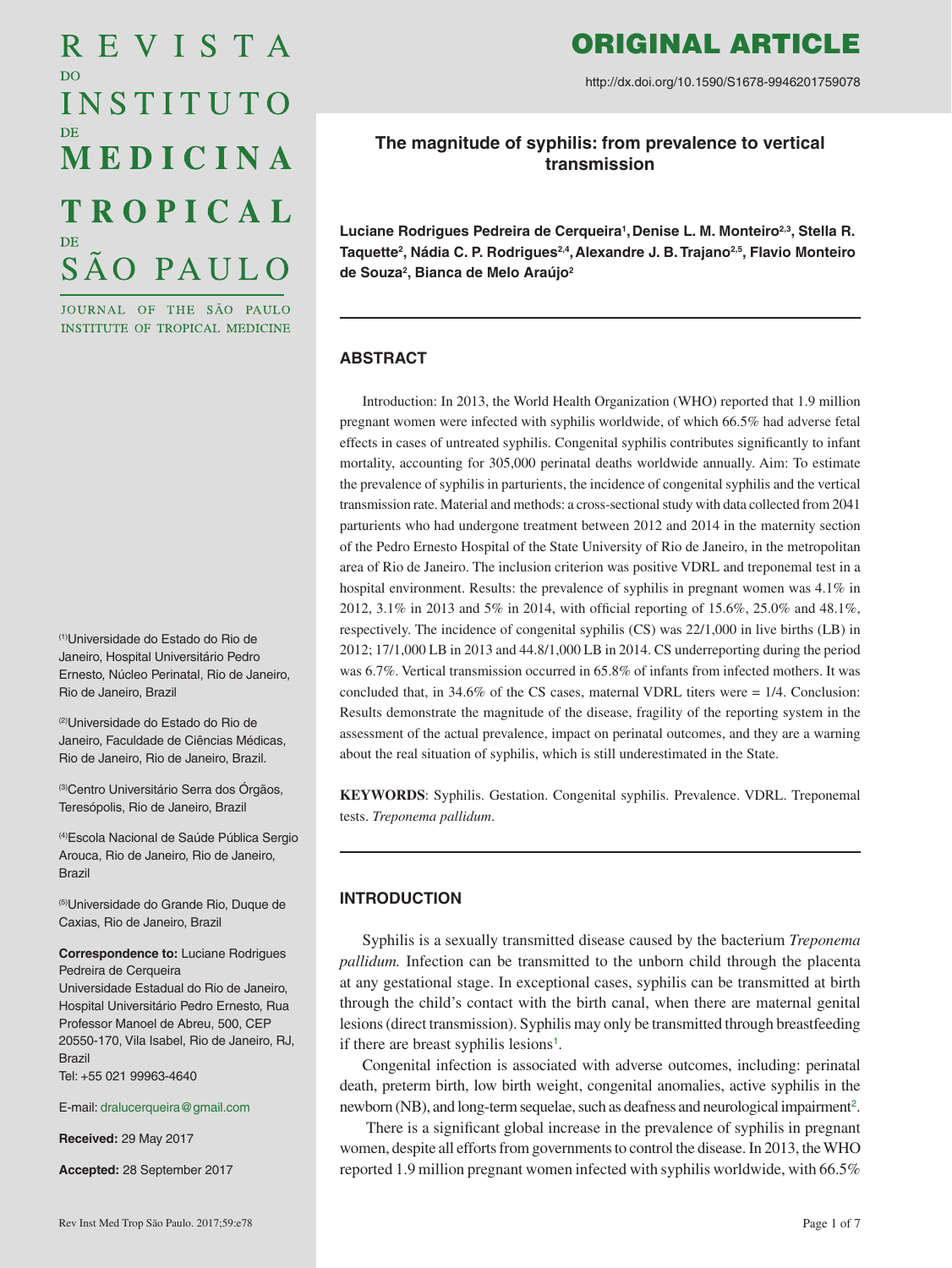<span id="page-1-1"></span><span id="page-1-0"></span>of adverse fetal outcomes occurring in cases of untreated syphilis<sup>[3](#page-5-0)</sup>. Congenital syphilis significantly contributes to infant mortality, accounting for 305,000 perinatal deaths per year worldwide<sup>[4](#page-5-0)</sup>. There are more newborns affected by syphilis than by any other neonatal infection. It is estimated that 520,000 adverse fetal outcomes occur worldwide each year, making congenital syphilis more common than congenital HIV infection<sup>[5](#page-5-0)</sup>. In areas where syphilis is prevalent, about half of the stillbirth rate may have been caused solely by this infection $6$ . The direct medical cost associated with adverse fetal outcomes resulting from syphilis is U\$ 309 million dollars a year<sup>[4](#page-5-0)</sup>.

<span id="page-1-3"></span><span id="page-1-2"></span>High rates of syphilis in parturients mean a high incidence of congenital syphilis and millions of missed opportunities to save lives during pre-natal care. Over the past ten years, the infant mortality rate due to syphilis increased 150% in Brazil, from 2.2 per 100,000 live births (LB) in 2004 to 5.5 per 100,000 LB in 2013. By 2015, the State of Rio de Janeiro had the highest rate of syphilis during pregnancy (2.2%) and of congenital syphilis in the country (16 cases per  $1,000 \text{ LB}$ )<sup>[7](#page-5-0),[8](#page-5-0)</sup>.

<span id="page-1-4"></span>The last syphilis monitoring study in pregnant women performed in Brazil in 2014, with a statistical sample from public and private hospitals, estimated the prevalence of syphilis at 1.02%, with no significant regional differences<sup>[9](#page-5-0)</sup>.

According to the prediction curve of the disease, the Ministry of Health (MH) expected 40,000 cases in pregnant women in Brazil in 2016. An epidemic of the disease in the country was confirmed by the Ministry of Health in 2016. The increased incidence of syphilis in pregnant women is alarming<sup>[8](#page-5-0)</sup>. In 2015, according to the MH, the States of Rio de Janeiro and Mato Grosso do Sul were the most affected in the country, reaching a syphilis rate in pregnant women of  $2.2\%$ <sup>[8](#page-5-0)</sup>.

The national studies show differences in the prevalence of the disease according to the region studied, with rates ranging around 0.4% in *Vitória* (*Espírito Santo*)[10](#page-5-0), *Itajaí* (Santa Catarina)[11](#page-5-0) and 7.7% in Fortaleza (*Ceará*)[12](#page-5-0).

<span id="page-1-11"></span><span id="page-1-10"></span><span id="page-1-8"></span>The analysis of international studies on the subject in countries such as Haiti<sup>[13](#page-5-0)</sup> shows that the prevalence of syphilis in pregnant women reaches 7.6%, while in other countries, such as Canada, syphilis has already been eliminated[14](#page-5-0). The WHO certified Cuba in 2013 as the first country to eliminate the vertical transmission of HIV and syphilis during pregnancy. Six other countries are currently able to request the WHO to validate the double elimination, including Canada and the United States<sup>[15](#page-5-0)</sup>.

# <span id="page-1-12"></span>Aim

To estimate the prevalence and coverage of syphilis reporting in parturients, the incidence of congenital syphilis

and its corresponding underreporting, as well as the rate of vertical transmission of infection.

# **MATERIALS AND METHODS**

#### Study design

Cross-sectional study.

#### Studied population

A total of 2,041 pregnant women were recruited after admission to a public hospital in the metropolitan region of Rio de Janeiro, between January 2012 and December 2014. The institution involved in the study was the Pedro Ernesto Hospital of the State University of Rio de Janeiro (HUPE / UERJ).

#### Data collection

<span id="page-1-6"></span><span id="page-1-5"></span>At HUPE, blood samples are routinely collected for syphilis investigation upon admission, with both nontreponemal testing (VDRL-Venereal Disease Research Laboratory) and confirmatory treponemal test (TPHA-Treponema Pallidum Hemagglutination). The confirmation via the treponemal test is important due to the possibility of a false-positive result. All the tests were performed in the clinical analysis laboratory of HUPE. According to the protocol of the Brazilian Ministry of Health, blood samples are collected for syphilis testing from all parturients. An active search of syphilis serology results (treponemal and non-treponemal tests) with the respective titrations was conducted by accessing the database of the hospital laboratory. A thorough review of the medical records of pregnant women and their newborns was also conducted. Data from the HUPE epidemiology service were evaluated in order to identify the total number of infected pregnant women and newborns, in order to avoid underestimating the results. A survey was conducted on the website of the State's Department of Health website to collect data on syphilis reports during pregnancy, as well as reports of congenital syphilis on the SINAN (National Disease Notification System) and the number of live births in the SINASC (Live Births Notification System).

#### <span id="page-1-9"></span><span id="page-1-7"></span>Inclusion criterion

The following parturients were eligible for the study: pregnant women admitted for delivery with a live fetus of any gestational age and weight, stillbirths with gestational age equal to22 weeks or weight equal to 500 grams.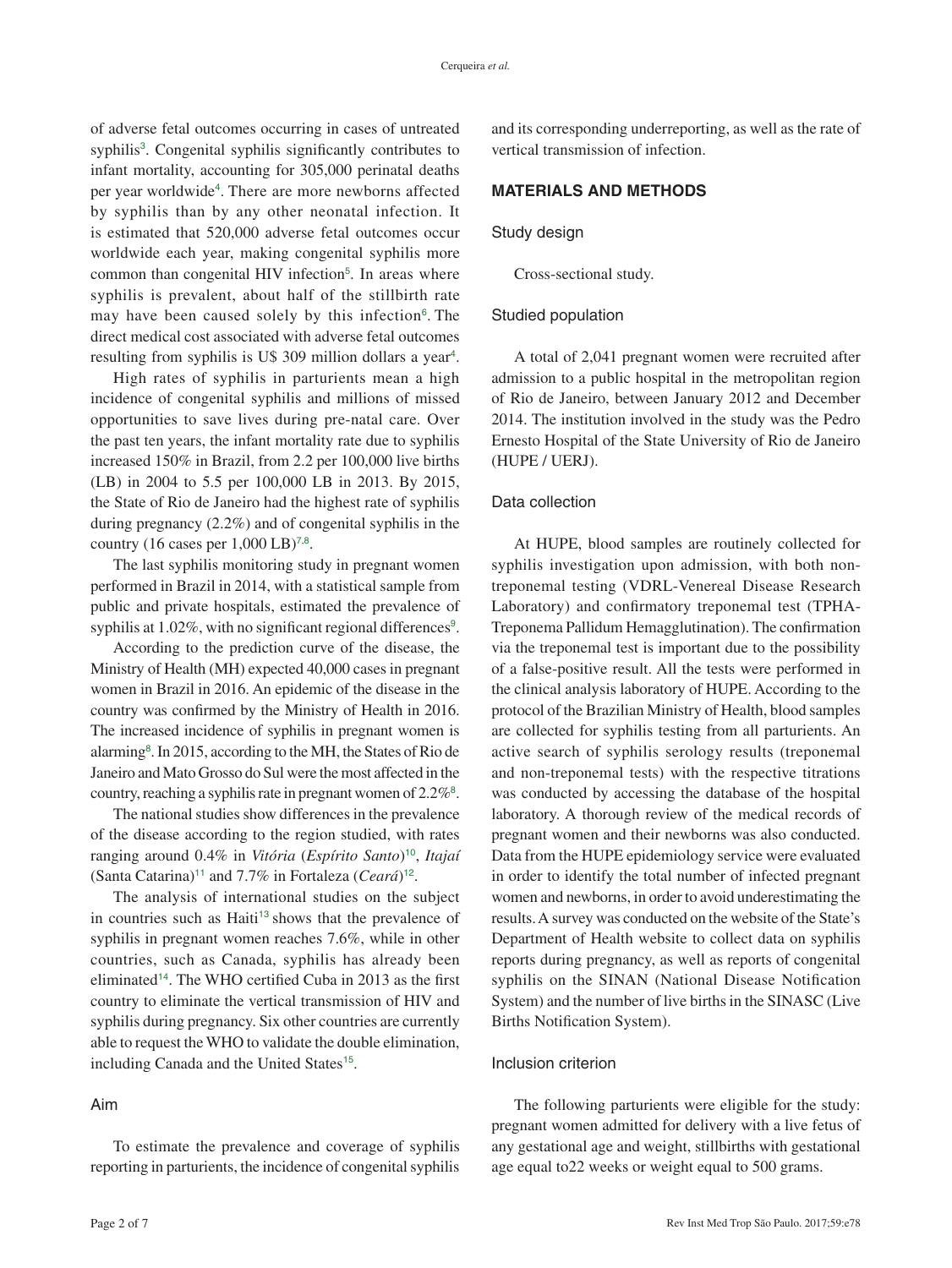The following cases were defined as syphilis during pregnancy: all cases in which the parturient was admitted with laboratory evidence of positive VDRL (any titer) collected at the time of admission and confirmed by the treponemal test; all cases in which the parturient's newborn (stillbirth or live birth) has been reported as a case of congenital syphilis (CS), identified in any of the information systems consulted.

#### Exclusion criterion

The following parturients were excluded: the ones with positive VDRL resulting from adequately treated previous syphilis (complete treatment with benzathine penicillin, according to the clinical stage of the disease, complete treatment of the partner, documentation confirming the couple's treatment, drop in VDRL titers after adequate treatment, treatment completed more than 30 days before delivery).

# Variable definition

The following situations were included as CS cases: all the gestation products (live births or stillborn) identified in any of the information systems as premature congenital syphilis; all newborns with VDRL titers higher than the maternal ones; all newborns with clinical manifestations suggestive of syphilis or complementary tests pointing to CS<sup>[7](#page-5-0)</sup>.

#### Epidemiological definitions

According to the recommendation of the strategic management of the MH, the prevalence of syphilis in pregnant women is the ratio of the number of cases of syphilis detected in pregnant women to every 1,000 live births, within a geographical space and for a given period. For the purpose of calculating the prevalence, we used as the numerator the number of cases of syphilis detected in pregnant women, in a given notification year and place of residence multiplied by 1,000 and divided by the total number of live births in the same place and in the same reported year<sup>[16](#page-5-0)</sup>. The numerator could be found in the SINAN (national disease notification system) and the denominator in the SINASC (live births information system).

For the calculation of the prevalence of parturients as a percentage, the number of cases of syphilis in parturients identified in the study was used as the numerator; the number of live births in that place and period, multiplied by 100 as the denominator.

To evaluate underreporting, we divided the number of parturients with syphilis in SINAN by the number of parturients with syphilis in hospitals x 100.

Following the MH recommendation for the calculation of the CS incidence, the number of CS cases identified in the study was used as the numerator and the number of live births at that location and period, multiplied by 1000, as the denominator.

In order to evaluate the underreporting of congenital syphilis, we divided the number of CS cases by the number of cases reported in SINAN x 100.

#### Data analysis

The sample size was calculated considering an expected prevalence of syphilis in pregnant women according to the MH in public hospitals of  $1.1\%$  in 2006, in Brazil<sup>[9](#page-5-0)</sup>. To perform this calculation, assuming an error of 5% and a confidence interval (CI) of 95% the sample size was calculated to be 17 for 95% CI and 46 for 99,9% CI.

Collected variables were used in the comparative analyzes to identify prevalence factors. The results were expressed as percentages. The process of entering and analyzing statistical data was performed through the EPI-INFO 3.5.2 version 3.0.1 computing program.

#### Considerations on ethical aspects

The research project was carried out within the standards required by the Declaration of Helsinki and Resolution 466 of December 12, 2012, and approved by the Research Ethics Committee of the UERJ (COEP) in July 2012, process Nº 034.3.2012 and sponsored by FAPERJ, process Nº E-26/110.351/2012.

# **RESULTS**

A total of 2,041 parturients were studied in HUPE: 735 in 2012, 664 in 2013 and 642 in 2014. After the exclusion of 19 pregnant women due to serological scarring or false-positive results (treponemal negative test), 79 cases of parturients with syphilis were identified: 32 cases in 2012, 20 in 2013 and 27 in 2014. Access to the result of the treponemal and non-treponemal tests for syphilis was obtained from all the pregnant women admitted during the period.

<span id="page-2-0"></span>The search on SINASC, considering HUPE as the place of birth, totaled 1,956 live births in HUPE for the three years studied, with 773 live births in 2012, 647 in 2013 and 536 in 2014. The prevalence of syphilis in the HUPE, using the number of live births officially described in SINASC as the denominator, was 4.1% in 2012, 3.1% in 2013 and 5.0% in 2014. Between 2012 and 2014, there was an increase on the prevalence of the disease ([Table 1](#page-3-0)).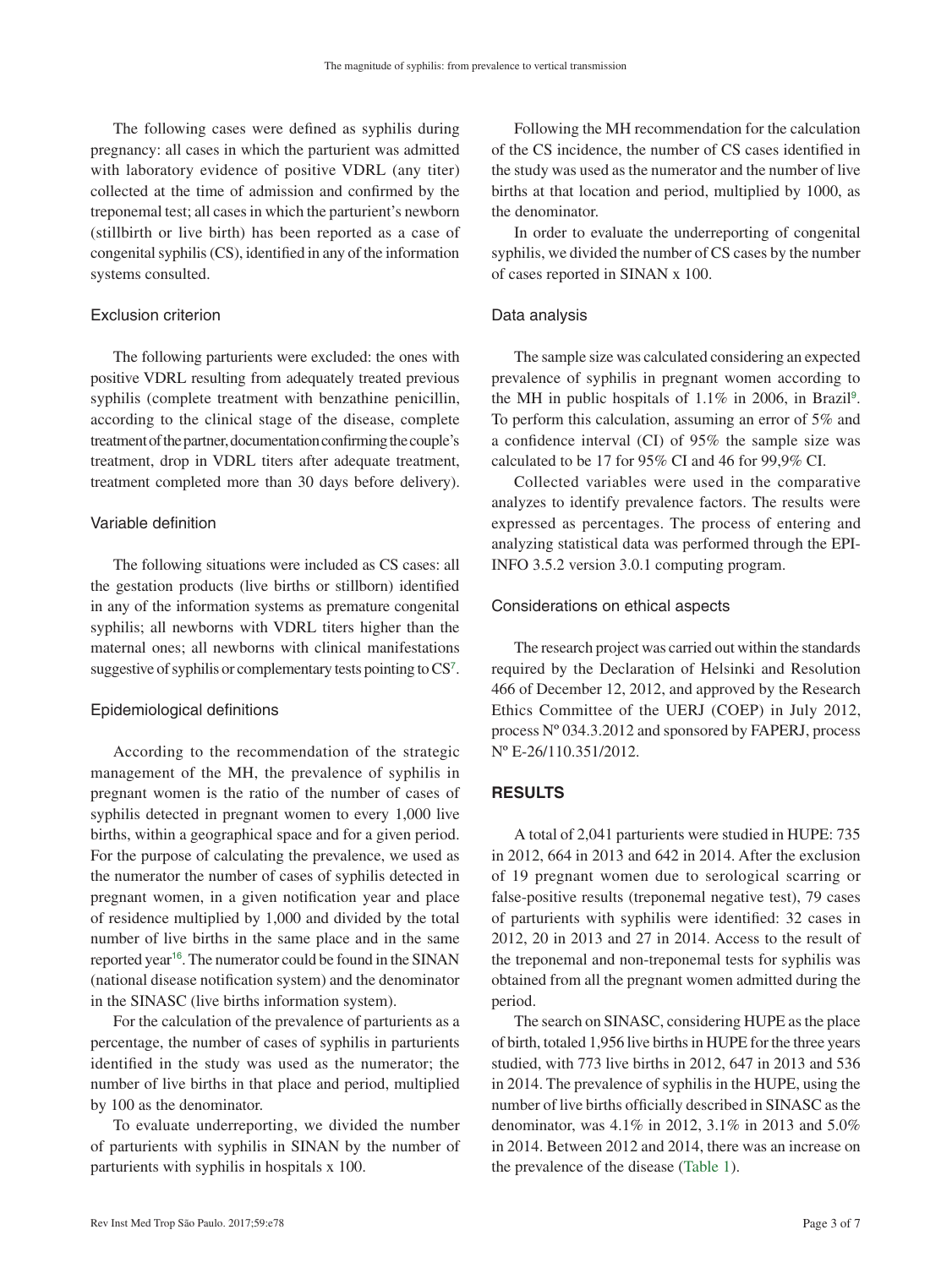| Year  | Frequency | LB SINASC | % (CL 95%)     | Prevalence<br>(cases/1.000 LB) | Prevalence<br>(% ) |
|-------|-----------|-----------|----------------|--------------------------------|--------------------|
| 2012  | 32        | 773       | $4.1(2.9-5.8)$ | 41.4                           | 4.1                |
| 2013  | 20        | 647       | $3.1(1.9-4.7)$ | 31.0                           | 3.1                |
| 2014  | 27        | 536       | $5.0(3.4-7.2)$ | 50.4                           | 5.0                |
| Total | 79        | 1956      | $4.0(3.2-5.0)$ | 40.3                           | 4.0                |

<span id="page-3-0"></span>**Table 1** [- Prevalence of syphilis in parturients between 2012 and 2014 at HUPE, Rio de Janeiro, Brazil](#page-2-0)

Legend: live births (LB); live birth information system (SINASC); confidence limit (CL) Source: the authors, 2017

The search on SINAN came up with 23 cases of syphilis in HUPE for the three years studied  $(2012 = 5, 2013 = 5)$ and  $2014 = 13$ ). The research showed 79 cases in the three years (2012 = 32, 2013 = 20 and 2014 = 27).

Therefore, 15.6% of cases in 2012, 25.0% in 2013 and 48.1% in 2014 were reported, which shows a significant increase for the period.

Three parturients (3.8%) from HUPE were double counted in the prevalence calculation, when they were admitted with syphilis at the time of delivery of subsequent pregnancies. One of the three parturients had VDRL titer  $=1/4$  and progressed to  $1/128$  in the next gestation. The other two had 1/32 titers in the first gestation and had titers of 1/32 and 1/128, respectively, in subsequent pregnancies.

The incidence of CS was 22/1,000 LB in 2012, 17/1,000 LB in 2013 and 44.8/ 1,000 LB in 2014. The notification of congenital syphilis reached 92.3% of the cases and only four cases were not officially reported. The present study demonstrated a vertical transmission rate of 65.8%, with 52 newborns affected by congenital syphilis.

From the group of parturients with vertical transmission of the disease, 18 mothers had VDRL titers = 1/4, corresponding to 34.6% of the cases of congenital syphilis. The vertical transmission occurred in two consecutive pregnancies in one case that was within the low titers group  $(= 1/4)$ .

# **DISCUSSION**

The latest national studies in public or public-private hospitals that monitor the prevalence of syphilis in the country demonstrated a reduction in the prevalence of syphilis among parturients in Brazil. Sentinel studies revealed a prevalence of  $1.6\%$ <sup>[17](#page-5-0)</sup> in 2004 and  $1.02\%$ <sup>9</sup> in 2014.

<span id="page-3-2"></span><span id="page-3-1"></span>However, the present study does not confirm this trend and demonstrates that the disease is not under control in the State of Rio de Janeiro. In 2014, the prevalence rate of 5.0% was four-fold higher than the one registered in the country in 2014 by Domingues *et al.*[19](#page-5-0) and twice higher than the one registered in the State of Rio de Janeiro in 2008 by the same author<sup>[18](#page-5-0)</sup>.

The results are similar to those described by the MH regarding the ascending curve of the disease in recent years, but they express a significantly higher prevalence when compared with data from the epidemiological surveillance agencies for the same period. In 2014, although the State of Rio de Janeiro had the highest syphilis rate in pregnant women in the country (2.2%), the prevalence registered at HUPE was  $2.3$  times higher than the official one<sup>[10](#page-5-0)</sup>.

The prevalence registered in 2012 was similar to the one of the Republic of Congo in Africa  $(4.2\%)^{19}$ . It was superior to levels in other Latin American countries in the three years studied and it is a warning regarding the epidemiological situation of syphilis in the State<sup>[20](#page-5-0)</sup>.

<span id="page-3-4"></span>For some authors, the increase in the disease prevalence in the country may be associated with the improvement in the diagnosis and reporting systems, and not necessarily with the rise in the total number of cases. However, for some infectologists, the rising prevalence is due to the increasing practice of unprotected sex, which would intensify the number of cases of syphilis in the adult population and, consequently, during pregnancy. For others, there are flaws in the gestation treatment of prenatal services, in both diagnosis and treatment of the pregnant women and their partners<sup>[7](#page-5-0),[21](#page-5-0)</sup>.

<span id="page-3-5"></span>A possible limitation of the present study is the selection bias, since the prevalence can be overestimated by including parturients with serological scarring  $\left($  <1/8) in their calculation, even after the meticulous evaluation of the medical records and considering epidemiological history. The MH considers low VDRL titers when diagnosing syphilis, due to the variations in readings and the lack of detection by the tests. All the national studies consulted, including the sentinel studies in parturients, used any VDRL title for the calculation of the prevalence in its methodology[9](#page-5-0),[22](#page-5-0). Furthermore, several authors have already described the clinical significance of low titers of VDRL in the diagnosis of congenital syphilis<sup>[23](#page-5-0)</sup>.

<span id="page-3-7"></span><span id="page-3-6"></span><span id="page-3-3"></span>Although there has been a substantial increase in the reporting of syphilis in parturients in HUPE between 2012 and 2014, it has not reached half of the cases, which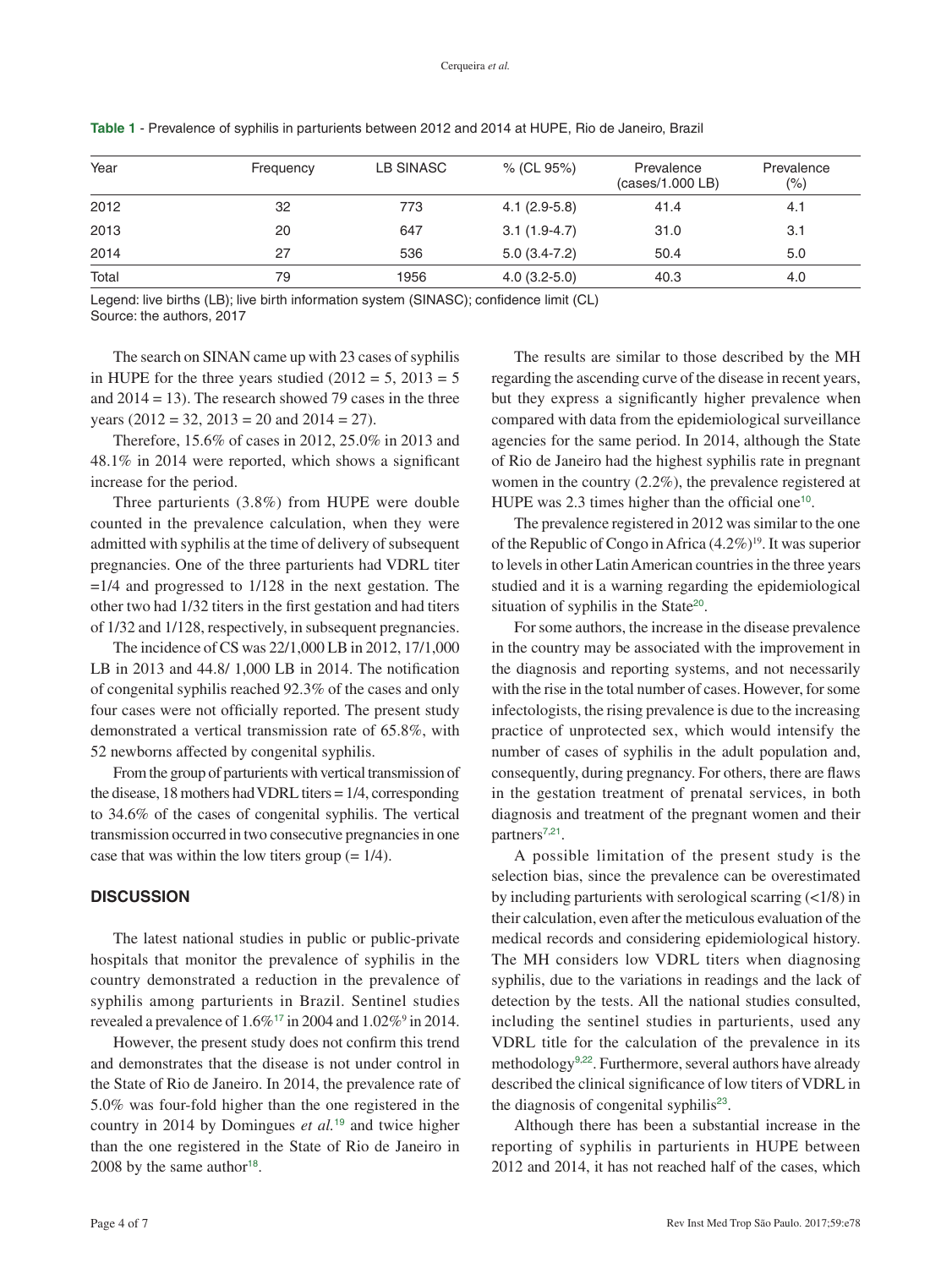<span id="page-4-1"></span><span id="page-4-0"></span>demonstrates how fragile the epidemiological surveillance system is in identifying and reporting all cases. The considerable increase in the coverage of notifications follows the increased number of notifications observed in Brazil, which, according to the MH, is related to the Rede Cegonha program, which increased the coverage of pregnant women testing and follow-up of cases<sup>[24](#page-5-0)</sup>. In Brazil, between 2012 and 2013, there was a 25% increase in the number of syphilis reports in pregnant women, and 23% if only the Southeast region is considered, which is responsible for 45.9% of the country's notifications. The increase of the number of notifications in the State of Rio de Janeiro was 16%. In the country, São Paulo is the State with the highest number of notifications, followed by the State of Rio de Janeiro<sup>[25](#page-5-0)</sup>.

<span id="page-4-2"></span>Although the surveillance agencies considered underreporting for the purposes of disease monitoring, the present study shows that the level of underreporting was higher than estimated and should not be used as a basis for calculation. Without the proper notification, there is a tendency to underestimate the problem. However, the underreporting found in HUPE in 2013 is similar to the one described by Cavalcante *et al.*[26](#page-5-0) in Fortaleza and Domingues *et al.*[18](#page-5-0) in *SUS* units (state health clinics and hospitals) in the city of Rio de Janeiro, where underreporting was 73%, 70.3% and 76.1%, respectively, demonstrating the fragility of the information services in Brazil to work as a basis for promoting measures to combat the disease.

The high prevalence of the disease among the parturients of the present study resulted in an incidence of congenital syphilis (26.6 per 1,000 LB) greater than that reported in the State of Rio de Janeiro in 2015 (16 per 1,000 LB)<sup>[10](#page-5-0)</sup> and at least five-fold greater than the incidence of the disease in Brazil, according to the Nascer Study  $(3.51 \text{ per } 1,000 \text{ LB})^{27}$  $(3.51 \text{ per } 1,000 \text{ LB})^{27}$  $(3.51 \text{ per } 1,000 \text{ LB})^{27}$ .

Regarding the notification of congenital syphilis, the present study reached more than 90%, a result far superior to that reported by the MH, which estimates notification at only 17.4% of the cases of CS in the country<sup>[24](#page-5-0)</sup>. HUPE is located in the capital of the State of Rio de Janeiro and, according to the epidemiological bulletin of the State Health Department, it is the city with the highest number of notifications of CS in the State  $(63.5\%)^{25}$  $(63.5\%)^{25}$  $(63.5\%)^{25}$ .

<span id="page-4-5"></span>The high vertical transmission rate of syphilis in this study (65.8%) shows the high prevalence of syphilis among parturients, since among the various diseases that can be transmitted during the puerperal-pregnancy cycle, syphilis is the one that presents the greater chances of transmission<sup>[28](#page-6-0)</sup>. Kupek *et al.*[11](#page-5-0) showed similar rates (68.9%). Domingues *et al*. [18](#page-5-0) and the MH7 , however, estimated lower rates of vertical transmission, 34.8% in Rio de Janeiro and 25% in Brazil, respectively.

The occurrence of maternal syphilis in a subsequent

gestation demonstrated that a prior gestation with syphilis did not eliminate the risk of the disease in future pregnancies. The recurrence of syphilis in two distinct pregnancies is the major sign of the inefficiency of the health system in properly conducting these cases.

Fetal infection occurred even in the presence of low VDRL maternal titers. The lack of proper consideration of low titers of VDRL by the health professionals is still a barrier to the control of congenital syphilis. In a study with health professionals, it was observed that only 48% had adequate knowledge about the management of syphilis, especially regarding the treatment of pregnant women with low titration<sup>[29](#page-6-0)</sup>.

<span id="page-4-6"></span>Since syphilis is an easily diagnosed disease that has an established treatment and generates low costs for testing and treatment during pregnancy, it should be possible to control the disease. However, the disease continues to advance in Brazil in alarming numbers.

# **CONCLUSIONS**

<span id="page-4-3"></span>The estimated prevalence of syphilis in pregnant women in Rio de Janeiro is at least twice as high as previously reported by regional studies and epidemiological surveillance data in the State, reaching levels found in African countries and higher than the figures for other countries in Latin America. These values are a warning on the magnitude of the disease in the State of Rio de Janeiro, its upward curve and its consequences. Our reporting system has proven to be fragile and unable to assess the current prevalence of syphilis in Rio de Janeiro, which is underestimated. Due to the high prevalence of syphilis among parturients, there was a high rate of CS and vertical transmission that occurred even in pregnant women with low VDRL titers, emphasizing the importance of evaluating low titers in the management of these patients.

<span id="page-4-4"></span>It is a responsibility of the health professionals, who daily handle this sad reality, to strive for excellence in caring for pregnant women. Even in the  $21<sup>st</sup>$  century, the high rates of syphilis in parturients and CS in Brazil are still ignored and underestimated.

# **REFERENCES**

- 1. [Thomas DD, Navab M, Haake DA, Fogelman AM, Miller JN,](#page-0-0)  [Lovett MA. Treponema pallidum invades intercellular junction](#page-0-0)  [of endothelial cell monolayers. Proc Natl Acad Sci U S A.](#page-0-0)  [1988; 85:3608-12.](#page-0-0)
- 2. [Organização Mundial de Saúde. Eliminação mundial da sífilis](#page-0-1)  [congénita: fundamento lógico e estratégia para acção. Genebra:](#page-0-1)  [OMS; 2008.](#page-0-1)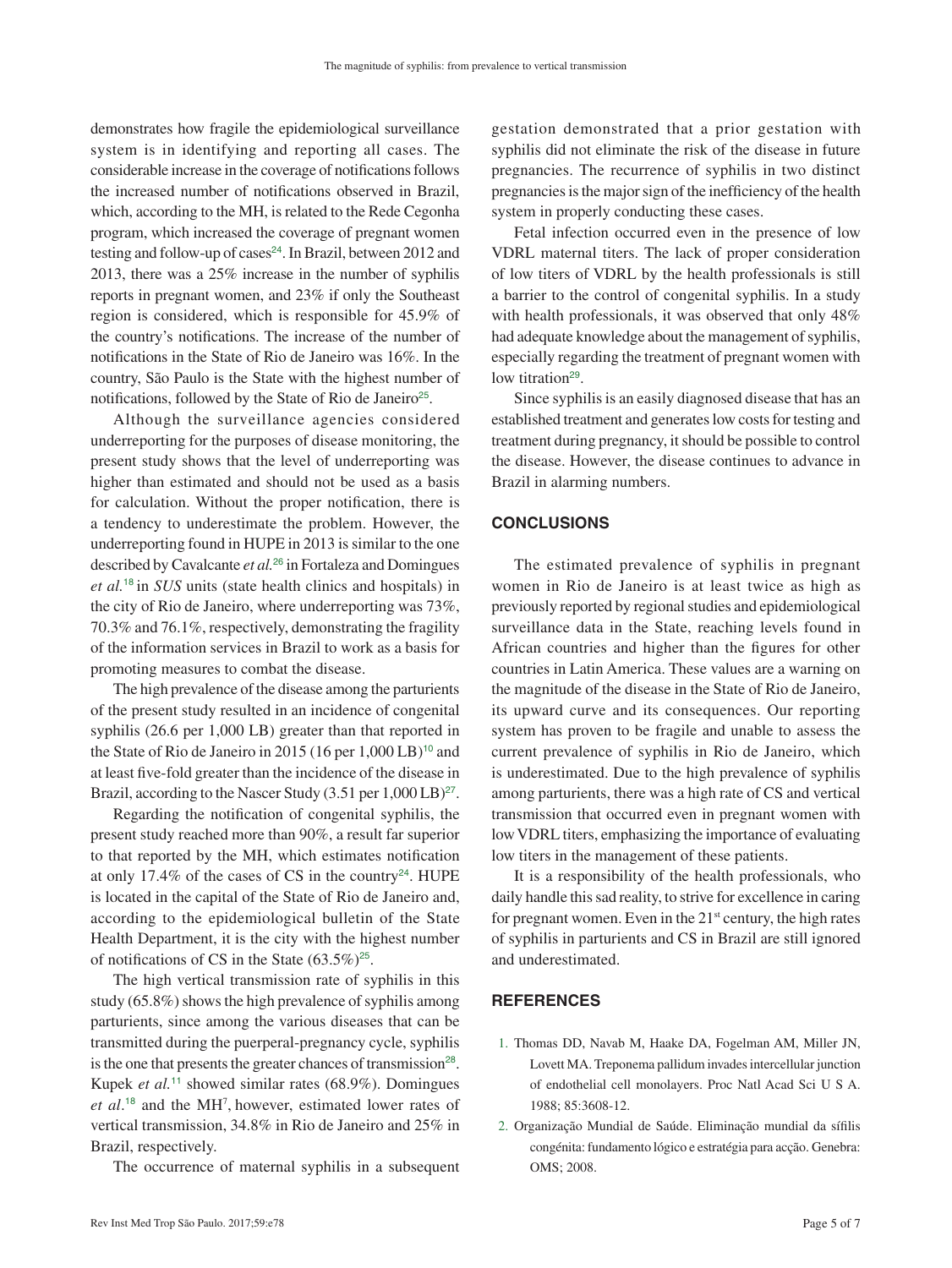- <span id="page-5-0"></span>3. [Klausner JD. The sound of silence: missing the opportunity to save](#page-1-0)  [lives at birth. Bull World Health Organ. 2013;91:158-158A.](#page-1-0)
- 4. [World Health Organization. Department of Reproductive Health](#page-1-1)  [and Research. Investment case for eliminating mother-to-child](#page-1-1)  [transmission of syphilis: promoting better maternal and child](#page-1-1)  [health and stronger health systems. Geneva: WHO; 2012.](#page-1-1)
- 5. [Newman L, Kamb M, Hawkes S, Gomez G, Say L, Seuc A, et](#page-1-2)  [al. Global estimates of syphilis in pregnancy and associated](#page-1-2)  [adverse outcomes: analysis of multinational antenatal](#page-1-2)  [surveillance data. PLoS Med. 2013;10:e1001396.](#page-1-2)
- 6. [McClure EM, Goldenberg RL. Infection and stillbirth. Semin](#page-1-3)  [Fetal Neonatal Med. 2009;14:182–9.](#page-1-3)
- 7. [Brasil. Ministério da Saúde. Secretaria de Vigilância em Saúde.](#page-1-4)  [Departamento de DST, AIDS e Hepatites Virais. Boletim](#page-1-4)  [epidemiológico sífilis 2015. Brasília: Ministério da Saúde;](#page-1-4)  [2015. \[cited 2017 Sept 28\]. Available from:](#page-1-4) [http://www.aids.](http://www.aids.gov.br/es/node/88) [gov.br/es/node/88](http://www.aids.gov.br/es/node/88)
- 8. [Brasil. Ministério da Saúde. Secretaria de Vigilância em Saúde.](#page-1-5)  [Departamento de DST, AIDS e Hepatites Virais. Nota](#page-1-5)  [informativa Nº 06/2016/GAB/DDHAV/SVS/MS. Brasília:](#page-1-5)  [Ministério da Saúde; 2016. Available from:](#page-1-5) [http://www.](http://www.aids.gov.br/pt-br/legislacao/nota-informativa-no-0062016-gabddahvsvsms) [aids.gov.br/pt-br/legislacao/nota-informativa-no-0062016](http://www.aids.gov.br/pt-br/legislacao/nota-informativa-no-0062016-gabddahvsvsms) [gabddahvsvsms](http://www.aids.gov.br/pt-br/legislacao/nota-informativa-no-0062016-gabddahvsvsms)
- 9. [Domingues RM, Szwarcwald CL, Souza Junior PR, Leal MC.](#page-1-6)  [Prevalence of syphilis in pregnancy and prenatal syphilis](#page-1-6)  [testing in Brazil: birth in Brazil study. Rev Saude Publica.](#page-1-6)  [2014;48:766-74.](#page-1-6)
- 10. [Miranda AE, Filho ER, Trindade CR, Gouvêa GM, Costa DM, Ge](#page-1-7)  [Oliveira T, et al. Prevalência de sífilis e HIV utilizando testes](#page-1-7)  [rápidos em parturientes atendidas nas maternidades públicas](#page-1-7)  [de Vitória, Estado do Espírito Santo. Rev Soc Bras Med Trop.](#page-1-7)  [2009;42:386-91.](#page-1-7)
- 11. [Kupek E, Oliveira JF. Transmissão vertical do HIV, da sífilis e](#page-1-8)  [da hepatite B no município de maior incidência de AIDS no](#page-1-8)  [Brasil: um estudo populacional no período de 2002 a 2007.](#page-1-8)  [Rev Bras Epidemiol. 2012;15:478-87.](#page-1-8)
- 12. [Araújo MA, de Freitas SC, de Moura HJ, Gondim AP, da Silva](#page-1-9)  [RM. Prevalence and factors associated with syphilis in](#page-1-9)  [parturient women in Northeast, Brazil. BMC Public Health.](#page-1-9)  [2013;13:206.](#page-1-9)
- 13. [Lomotey CJ, Lewis J, Gebrian B, Bourdeau R, Dieckhaus K,](#page-1-10)  [Salazar JC. Maternal and congenital syphilis in rural Haiti.](#page-1-10)  [Rev Panam Salud Publica. 2009;26:197-202.](#page-1-10)
- 14. [Kuo M, Money DM, Alvarez M, Buxton JA, Krajden M, Lester](#page-1-11)  [RT, et al. Test uptake and case detection of syphilis, HIV, and](#page-1-11)  [hepatitis C among women undergoing prenatal screening](#page-1-11)  [in British Columbia, 2007 to 2011. J Obstet Gynaecol Can.](#page-1-11)  [2014;36:482-90.](#page-1-11)
- 15. [World Health Organization. Who validates elimination of mother](#page-1-12)[to-child transmission of HIV and syphilis in Cuba. Geneva:](#page-1-12)  [WHO; 2015. \[cited 2017 Sept 28\]. Available from:](#page-1-12) [http://www.](http://www.who.int/mediacentre/news/releases/2015/mtct-hiv-cuba/en/)

[who.int/mediacentre/news/releases/2015/mtct-hiv-cuba/en/](http://www.who.int/mediacentre/news/releases/2015/mtct-hiv-cuba/en/)

- 16. Brasil. Ministério da Saúde. Sala de Apoio à Gestão Estratégica. Nota técnica: sífilis congênita: indicadores epidemiológicos. [cited 2017 Sept 28]. Available from: [http://www.conass.](http://www.conass.org.br/guiainformacao/notas_tecnicas/NT17-SIFILIS-%20Indicadores-epidemiologicos.pdf ) [org.br/guiainformacao/notas\\_tecnicas/NT17-SIFILIS-%20](http://www.conass.org.br/guiainformacao/notas_tecnicas/NT17-SIFILIS-%20Indicadores-epidemiologicos.pdf ) [Indicadores-epidemiologicos.pdf](http://www.conass.org.br/guiainformacao/notas_tecnicas/NT17-SIFILIS-%20Indicadores-epidemiologicos.pdf )
- 17. [Brasil. Ministério da Saúde. Secretaria de Vigilância em Saúde.](#page-3-1)  [Programa Nacional de DST e Aids. Bol Epidemiol Aids DST](#page-3-1)  [2006. \[cited 2017 Sept 28\]. Available from:](#page-3-1) [http://www.aids.](http://www.aids.gov.br/es/node/82) [gov.br/es/node/82](http://www.aids.gov.br/es/node/82)
- 18. [Domingues RM, Saracen V, Hartz ZM, Leal MC. Sífilis congênita:](#page-3-2)  [evento sentinela da qualidade da assistência pré-natal. Rev](#page-3-2)  [Saude Publica. 2013;47:147-56.](#page-3-2)
- 19. [Taylor MM, Ebrahim S, Abiola N, Kinkodi DK, Mpingulu M,](#page-3-3)  [Kabuayi JP, et al. Correlates of syphilis seropositivity and risk](#page-3-3)  [for syphilis-associated adverse pregnancy outcomes among](#page-3-3)  [women attending antenatal care clinics in the Democratic](#page-3-3)  [Republic of Congo. Int J STD AIDS. 2014;25:716-25](#page-3-3)
- 20. [World Health Organization. Syphilis in pregnancy. Geneva: WHO;](#page-3-4)  [2017. \[cited 2017 Sept 28\]. Available from:](#page-3-4) [http://www.who.](http://www.who.int/gho/sti/pregnancy/en/) [int/gho/sti/pregnancy/en/](http://www.who.int/gho/sti/pregnancy/en/)
- 21. [Szwarcwald CL, Barbosa Junior A, Miranda AE, Paz LC.](#page-3-5)  [Resultados do estudo sentinela parturiente, 2006: desafios para](#page-3-5)  [o controle da sifílis congênita no Brasil. DST J Bras Doenças](#page-3-5)  [Sex Transm. 2007;19:128-33.](#page-3-5)
- 22. [Cambricoli F. Casos de grávidas com sífilis aumentam 1.047%](#page-3-6)  [entre 2005 e 2013. J Estado Sao Paulo. 2015 May 29. \[cited](#page-3-6)  [2017 Sept 28\]. Available from:](#page-3-6) [http://saude.estadao.com.br/](http://saude.estadao.com.br/noticias/geral,notificacoes-de-casos-de-gravidas-com-sifilis-aumentam-1047,1696341) [noticias/geral,notificacoes-de-casos-de-gravidas-com-sifilis](http://saude.estadao.com.br/noticias/geral,notificacoes-de-casos-de-gravidas-com-sifilis-aumentam-1047,1696341)[aumentam-1047,1696341](http://saude.estadao.com.br/noticias/geral,notificacoes-de-casos-de-gravidas-com-sifilis-aumentam-1047,1696341)
- 23. [Nonato SM, Melo AP, Guimarães MD. Sífilis na gestação e fatores](#page-3-7)  [associados à sífilis congênita em Belo Horizonte-MG, 2010-](#page-3-7) [2013. Epidemiol Serv Saude. 2015;24:681-94.](#page-3-7)
- 24. [Brasil. Ministério da Saúde. Secretaria de Vigilância em Saúde.](#page-4-1)  [Departamento de DST, AIDS e Hepatites Virais. Bol Epidemiol](#page-4-1)  [Sífilis 2012. \[cited 2017 Sept 28\]. Available from:](#page-4-1) [http://www.](http://www.dst.uff.br/publicacoes/Boletim_epidem_sifilis_2012.pdf) [dst.uff.br/publicacoes/Boletim\\_epidem\\_sifilis\\_2012.pdf](http://www.dst.uff.br/publicacoes/Boletim_epidem_sifilis_2012.pdf)
- 25. [Rio de Janeiro. Secretaria de Estado de Saúde. Subsecretaria](#page-4-2)  [de Vigilância em Saúde. Superintendência de Vigilância](#page-4-2)  [Epidemiológica e Ambiental. Boletim epidemiológico DST/](#page-4-2) [AIDS e hepatites virais 2014. Rio de Janeiro: Secretaria de](#page-4-2)  [Estado de Saúde; 2014. \[cited 2017 Sept 28\]. Available from:](#page-4-2) [http://www.riocomsaude.rj.gov.br/Publico/MostrarArquivo.](http://www.riocomsaude.rj.gov.br/Publico/MostrarArquivo.aspx?C=sF6igzRT/p4=) [aspx?C=sF6igzRT/p4=](http://www.riocomsaude.rj.gov.br/Publico/MostrarArquivo.aspx?C=sF6igzRT/p4=)
- 26. [Cavalcante MS, Ramos Jr AN, Pontes LR. Relacionamento de](#page-4-3)  [sistemas de informação em saúde: uma estratégia para otimizar](#page-4-3)  [a vigilância das gestantes infectadas pelo HIV. Epidemiol Serv](#page-4-3)  [Saude. 2005;14:127-33.](#page-4-3)
- 27. [Domingues RM, Leal MC. Incidência da sífilis congênita e fatores](#page-4-4)  [associados à transmissão vertical da sífilis:dados do estudo](#page-4-4)  [Nascer no Brasil. Cad Saude Publica. 2016;32:e00082415.](#page-4-4)